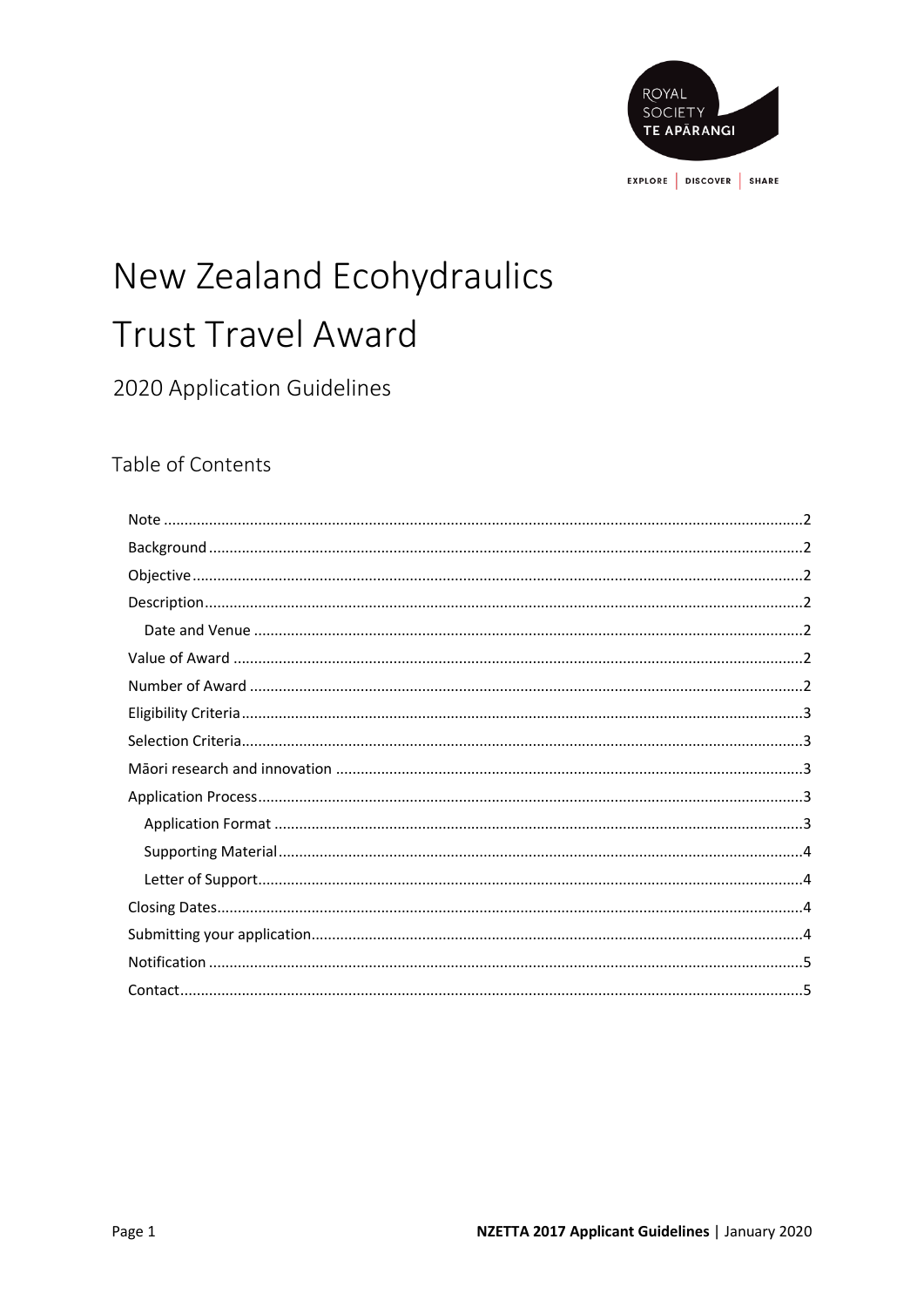#### Note Please note this form is to be used in conjunction with the following form: [NZETTA Applicant Form](http://royalsociety.org.nz/what-we-do/funds-and-opportunities/new-zealand-ecohydraulics-trust-travel-award/)

## Background

The Organising Committee of the 6th International Symposium on Ecohydraulics held in Christchurch during February 2007 ended up with surplus funding of NZ\$22,000. It was agreed that the funds be invested under the auspices of the Royal Society of New Zealand. The funds would then be administered by the Royal Society Te Apārangi under the guidance of three appointed Trustees.

#### Objective

The New Zealand Ecohydraulics Trust Travel Award (NZETTA) funds will be allocated by the Trustees following a formal application and review process, in order to provide for a post-graduate student or early career researcher from New Zealand to attend the biennial Ecohydraulics Conference.

## Description

Ecohydraulics is central to many challenges facing river and water resource management around the world. Ecohydraulics links the disciplines of hydraulics with aquatic ecology, water engineering, fluvial geomorphology and biogeochemistry. The International Symposium on Ecohydraulics (ISE) is the premier meeting for scientists and innovative practitioners working across these disciplines focussing on the underpinning science and its application.

#### Date and Venue

Details of the 13<sup>th</sup> International Symposium on Ecohydraulics follow:

- **Date:** 23-29 May 2020
- **Location:** Lyon, France
- **Venue:** Lyon Convention Center

Please refer to the organiser's website ISE2020 https://symposium.inra.fr/ise2020/

[Hervé CAPRA \(Chair\),](https://symposium.inra.fr/ise2020/The-Symposium/Organizers/Herve-CAPRA-Chair) Irstea, France. Nicolas Lamouroux (vice-Chair) Véronique Gouraung (vice-Chair)

## Value of Award

The value of each award shall be decided by the Selection Committee according to such criteria as it shall publish from time to time. Funding is awarded for the ISE Symposium immediately following application. In any year, funds disbursed shall not exceed the total income of the fund (less expenses) since the last award.

## Number of Award

The number of awards presented in any year shall be determined by the Selection Committee having regard to the income available for the purpose. No award shall be made upon any occasion if the Selection Committee shall be of the opinion that there is no candidate of sufficient merit.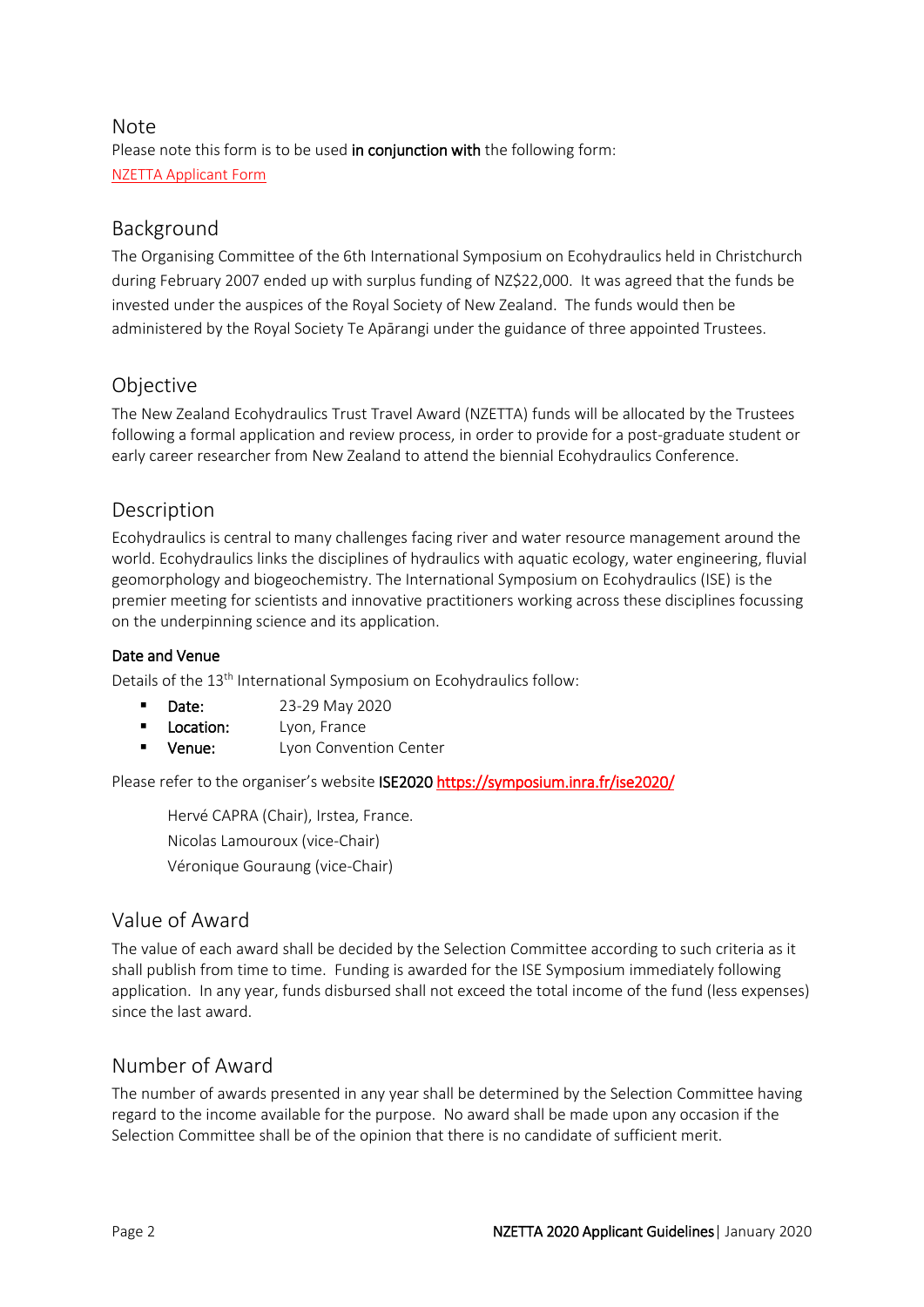## Eligibility Criteria

To be considered eligible for the award, applicants must meet all of the following criteria:

- Be a New Zealand resident (proof of status must be included in the application).
- Be undertaking postgraduate study at a recognised New Zealand research institution OR be currently working within the New Zealand research/science sector and have been employed for no more than five years (in total) in public or private New Zealand research or academic institutions.
- Due to the late notification of this award, applicants are not required to submit an abstract to the ISE Symposium. However, if an applicant has submitted an abstract, it should be mentioned in the application and will be taken into consideration.
- Former successful applicants may not apply for a second award.

#### Selection Criteria

The awards shall be made by the Selection Committee set up for the purpose. The Committee may consult with the universities and others as it sees fit.

The Selection Committee shall use the following criteria to select successful applicants from those eligible applications correctly submitted by the closing date.

Prospective applicants will be assessed on the basis of THREE selection criteria, with bracketed percentages providing their relative weights in assessment:

Criterion One: Relevance of the work to eco-hydraulics (60%) Criterion Two: Expected personal benefits and reasons for attendance (30%) Criterion Three: Originality of work (10%)

#### Māori research and innovation

We encourage research projects that contribute to unlocking the innovation potential of Māori knowledge, resources, and people as outlined in [MBIE's Vision Mātauranga](http://www.mbie.govt.nz/info-services/science-innovation/unlocking-maori-potential/?searchterm=Vision%20M%C4%81tauranga%20) policy framework. The Vision Mātauranga policy aims to unlock the science and innovation potential of Māori knowledge, resources, and people for the benefit of New Zealand, and focuses on four areas:

- Indigenous innovation contributing to economic growth through distinctive science and innovation
- Taiao/environment achieving environmental sustainability through iwi and hapū relationships with land and sea
- $\blacksquare$  Hauora/health improving health and social wellbeing
- Mātauranga exploring indigenous knowledge and science and innovation.

## Application Process

All applications must be submitted to the Royal Society Te Apārangi.

The required application forms are available at the Society [website](http://royalsociety.org.nz/what-we-do/funds-and-opportunities/new-zealand-ecohydraulics-trust-travel-award/).

#### Application Format

Since the application form is designed for rapid email transmission, please help us by avoiding formatting such as tables, graphs, charts and diagrams wherever they are not essential. In many cases, you may be able to express the idea as plain text.

- **Proposals must be typed in English.**
- Please follow the instructions provided, keeping to the space requirements.
- Applications must be written in a clear, concise manner with sufficient detail to enable the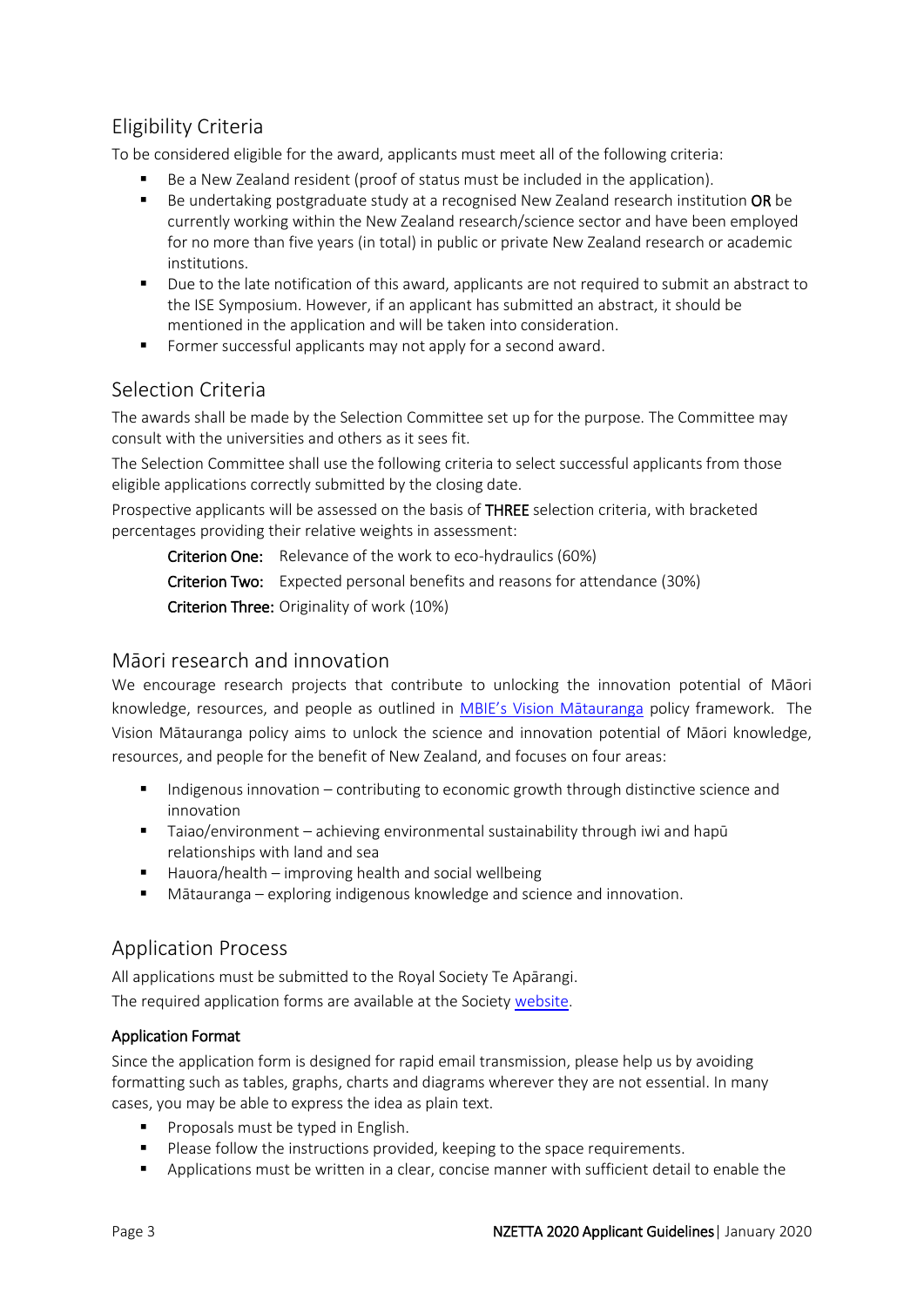Selection Committee to fully appraise the scope and implications of the application.

- Applications must be fully self-supporting. Any additional documentation (including letters of support) that arrives after the closing date and time will not be made available to the Selection Committee.
- **Applications must be submitted either as a Microsoft Word or PDF file electronically, digital** signatures are accepted.
- **Please note that a mailbox limit of 10MB applies.**

#### Supporting Material

Each application to the NZETTA shall be accompanied by:

- 1. Proof of New Zealand Residency status (e.g. copy of passport or birth certificate)
- 2. A full, itemised account of all estimated travel expenses in the detailed Budget section of the application.
- 3. A letter of support for your application from your Academic Supervisor, Head of Department or equivalent, as appropriate (see below for details).
- 4. The name and contact details of a nominated Referee who can be called upon. This individual should be different to that providing your letter of support.
- 5. A current CV (no more than 2 pages in length).

Please note: Digital copies of all the documents above are sufficient to support applications however original documents must be available on request.

#### Letter of Support

You must include a letter of support with your application. This is expected to be provided by your Academic Supervisor, Manager, Head of Department or equivalent.

The letter of support should comment on:

- the research work you are proposing to present at ISE, and
- **E** its value to the New Zealand research community.

The letter should also include words to the following effect:

*"[We] confirm that the applicant satisfies the eligibility criteria and the application abides by rules stipulated in the NZETTA-2020 [Applicant Guidelines.](https://www.royalsociety.org.nz/what-we-do/funds-and-opportunities/new-zealand-ecohydraulics-trust-travel-award/nz-ecohydraulics-how-to-apply/)*

*Should this application be successful, [we] undertake to ensure that the support and resources necessary for the proposed research to proceed will be provided."*

#### Closing Dates

Applications and all supporting information must reach the Royal Society Te Apārangi by the closing date of Thursday 13 February 2020, 5.00 pm (NZST).

#### Submitting your application

When you are satisfied with your application, save the document for your records, and email the application in a single compiled document as a Microsoft Word or PDF file to the attention of the International Contracts Coordinator at [International.Applications@royalsociety.org.nz](mailto:International.Applications@royalsociety.org.nz)

#### Only electronic copies will be accepted, no hard copies are required.

Receipt of all applications will be acknowledged by email. If you do not receive this acknowledgement within 5 working days please contact us.

Information provided by applicants will be administered in accordance with the requirements of the Privacy Act 1993.